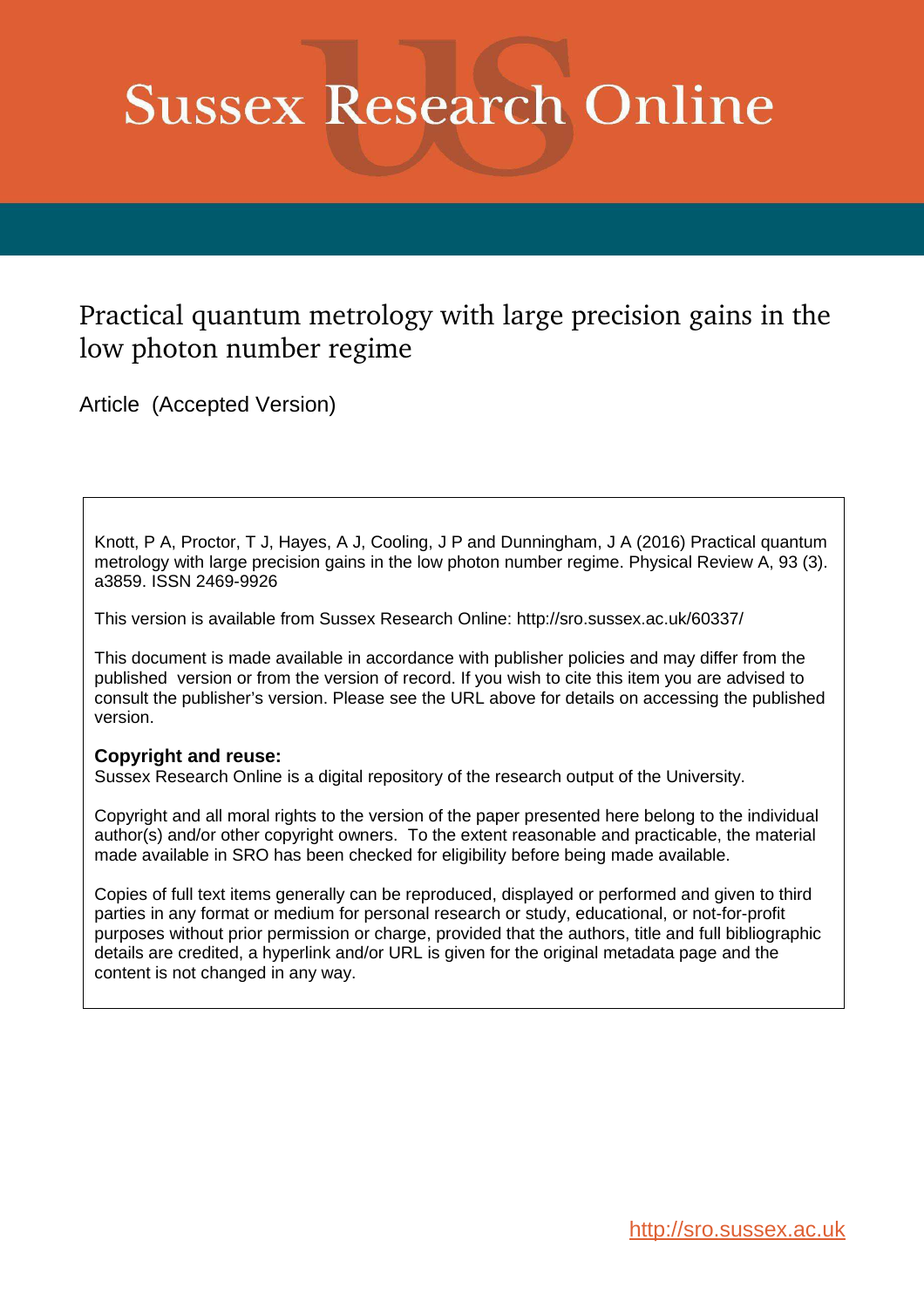### Practical quantum metrology with large precision gains in the low photon number regime

P. A. Knott,<sup>1,\*</sup> T. J. Proctor,<sup>2, 3</sup> A. J. Hayes,<sup>1</sup> J. P. Cooling,<sup>1</sup> and J. A. Dunningham<sup>1</sup>

<sup>1</sup>Department of Physics and Astronomy, University of Sussex, Brighton BN1 9QH, United Kingdom

 $2$ School of Physics and Astronomy, University of Leeds, Leeds LS2 9JT, United Kingdom

<sup>3</sup>Berkeley Quantum Information and Computation Center,

University of California, Berkeley, CA 94720, USA

<span id="page-1-1"></span>(Dated: March 15, 2016)

Quantum metrology exploits quantum correlations to make precise measurements with limited particle numbers. By utilizing inter- and intra- mode correlations in an optical interferometer, we find a state that combines entanglement and squeezing to give a 7-fold enhancement in the quantum Fisher information  $(QFI)$  – a metric related to the precision – over the shot noise limit, for low photon numbers. Motivated by practicality we then look at the squeezed cat-state, which has recently been made experimentally, and shows further precision gains over the shot noise limit and a 3-fold improvement in the QFI over the optimal Gaussian state. We present a conceptually simple measurement scheme that saturates the QFI, and we demonstrate a robustness to loss for small photon numbers. The squeezed cat-state can therefore give a significant precision enhancement in optical quantum metrology in practical and realistic conditions.

<span id="page-1-0"></span>PACS numbers: 42.50.St,42.50.Dv,03.65.Ud,03.65.Ta,06.20.Dk

#### INTRODUCTION

Optical quantum metrology utilizes quantum mechanical correlations to make high precision phase measurements with a significantly lower particle flux than would be required by classical systems. This is a crucial requirement for many applications such as biological sensing, where disturbing the system can damage the sample [\[1,](#page-6-1) [2\]](#page-6-2), or gravitational wave detection, which suffers from the effects of radiation pressure and mirror distortion if the photon flux is too high  $[3, 4]$  $[3, 4]$ . Squeezed states of light have shown much promise for quantum-enhanced metrology beyond the classical shot noise limit (SNL), and since the seminal proposal of Caves [\[5\]](#page-6-5) significant progress has been made in exploiting the potential of such states [\[6–](#page-6-6) [9\]](#page-6-7). As a result the effectiveness of squeezing in quantum metrology has been demonstrated experimentally [\[10\]](#page-6-8), and a squeezed vacuum is now routinely injected into the dark port of gravitational wave detectors to improve their measurements [\[11](#page-6-9)[–13\]](#page-7-0).

Remarkably, in the large photon-number limit in which gravitational wave detectors operate, it has been shown that when photon losses are present the original scheme of Caves is optimal [\[17\]](#page-7-1). However, in many applications it is not this regime that is of interest and it is instead necessary to consider metrology with low photon numbers. Measurements on fragile systems are of much interest, with examples including measurements of spin ensembles [\[1\]](#page-6-1), biological systems [\[2,](#page-6-2) [18\]](#page-7-2), atoms [\[19,](#page-7-3) [20\]](#page-7-4) and single molecules [\[21\]](#page-7-5), and in all these applications it is of utmost importance to minimize the probe's interaction with the sample to avoid damage. Examples of such damage are the scattering induced depolarisation of spin ensembles [\[1\]](#page-6-1), or direct degradation of living cells [\[22\]](#page-7-6).

It is this small photon number regime that is considered herein, and whilst in this case theoretical lower bounds on precision do exist [\[23\]](#page-7-7), it is an open question as to which practical states can give significant improvements over the SNL. In this paper we make significant progress towards this question by introducing an experimentally realisable scheme that can measure to a precision with a  $\sqrt{7}$  factor improvement over the SNL, and a  $\sqrt{3}$  improvement over the commonly used quantum states, including Caves's scheme [\[5\]](#page-6-5).

<span id="page-1-3"></span><span id="page-1-2"></span>The general setting of optical quantum metrology can be understood in terms of a two-mode (two-path) interferometer. The enhancement gained from employing quantum states for phase estimation can be then framed in terms of different types of correlations: those between photons on each mode of the interferometer (intramode), as well as the correlations between the paths (inter-mode). Both types of correlations can contribute to improvements in precision, and hence it is natural to consider states in which both are present. Observing that the squeezed vacuum exhibits high intra-mode correlations due to non-classical photon statistics [\[23\]](#page-7-7), and that inter-mode correlations may be provided by modeentanglement, this naturally leads us to introduce the 'squeezed-entangled state'  $|\Psi_{\text{SES}}\rangle \propto |z,0\rangle + |0,z\rangle$  where  $|z\rangle$  represents the squeezed vacuum which will be defined below. It will be shown that the fundamental bound on the phase precision possible with this state is a substantial improvement over the states normally considered in the literature, including the state proposed by Caves [\[5\]](#page-6-5), the NOON state [\[24\]](#page-7-8), and the optimal Gaussian state (created from only Gaussian transformations) [\[23,](#page-7-7) [25\]](#page-7-9).

The squeezed-entangled state (SES) has clear potential for precision phase estimation but has the signifi-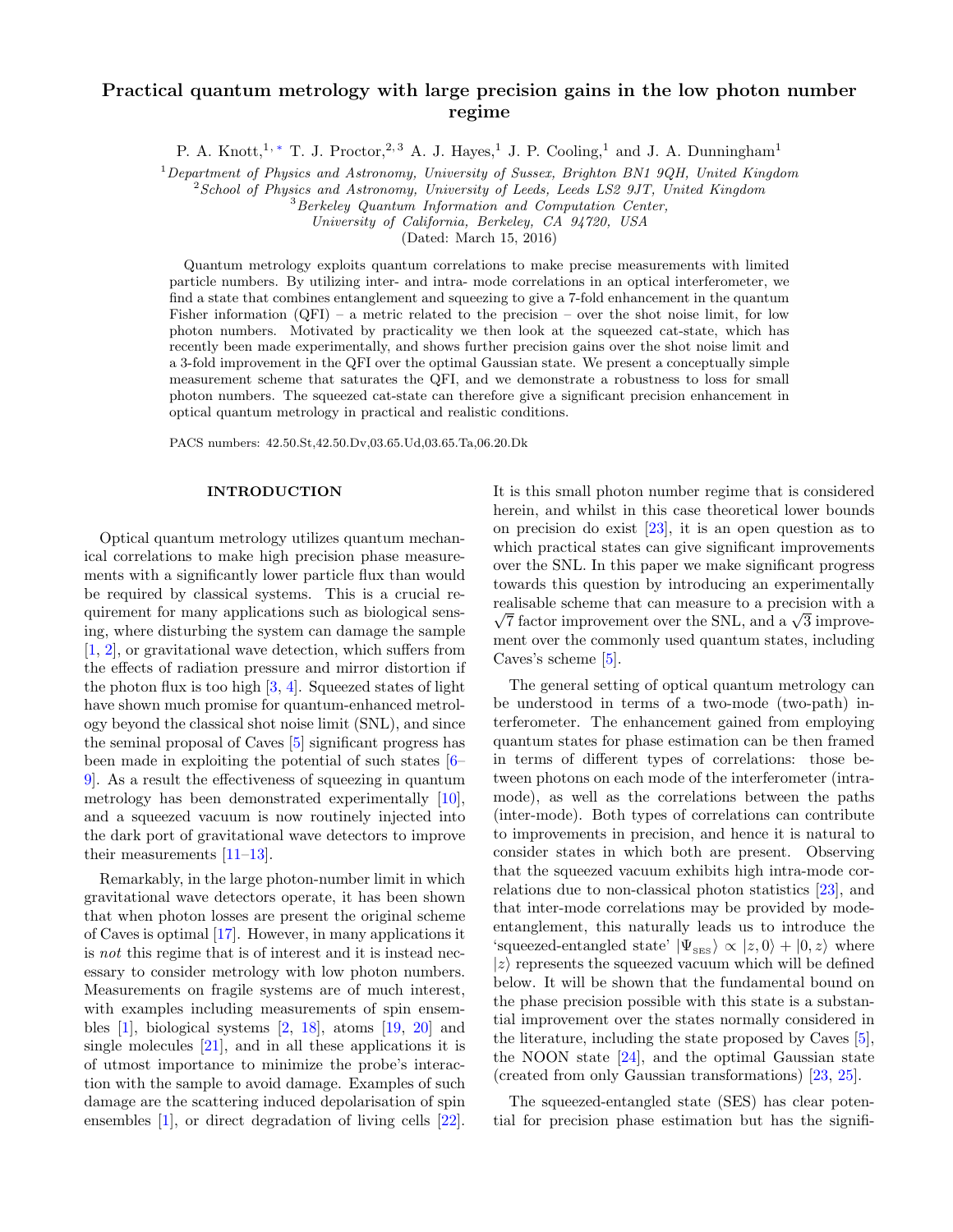

FIG. 1. The QFI (plotted against average photon number  $\bar{n}$ ) for both the squeezed-entangled state (SES) and the squeezed cat-state (SCS) shows dramatic improvements over the commonly used states for optical quantum metrology, including Caves's state (SVCS), the optimal Gaussian state (SSV), and the NOON state. Furthermore, the squeezed cat-state has been made experimentally  $[14-16]$ , and in this paper we present a measurement scheme that can be employed to read out the phase.

cant disadvantage that it is not clear if a simple highfidelity preparation procedure can be found. Hence we introduce a practical alternative, the 'squeezed cat-state' (SCS), which has been demonstrated experimentally [\[14–](#page-7-10) [16\]](#page-7-11). The quantum Fisher information (QFI) is a useful and commonly used measure which quantifies the phase precision obtainable using a given probe state, and using this metric the potential for phase estimation of both states proposed herein is shown in Fig. [1](#page-1-0) (the requisite QFI formalism will be provided in the next section). Intriguingly, as well as being more practical, the SCS also outperforms the SES, showing that this state is of great interest from both a practical and theoretical perspective. Furthermore, it will be seen that the SCS is robust enough to exhibit a precision advantage with up to 27% photon loss. Finally, it is shown that high-precision phase measurements can be obtained both in the ideal and lossy cases using a photon-number counting measurement.

#### CORRELATIONS IN OPTICAL METROLOGY

We begin by reviewing the relevant background material. In this work we consider the standard optical



FIG. 2. A quantum state  $|\Psi\rangle$  is prepared as an input into the arms of an interferometer which contains an unknown relative phase shift  $\phi \equiv \phi_a - \phi_b$ , generated by the linear phase shift unitary operator  $\hat{U} = \exp(i(\phi_a \hat{n}_a + \phi_b \hat{n}_b))$ . For the states introduced herein the optimal measurement scheme is mixing the modes on a balanced (50:50) beam splitter (BS), followed by photon number counting. When photon losses are considered these can be modelled by 'fictitious' variable transmissivity beam splitters after the phase shift.

phase estimation problem of measuring a phase difference  $\phi$  between two optical modes containing unknown linear phase shifts, as shown in Fig. [2.](#page-1-1) This is applicable to a wide range of physical scenarios and is the canonical approach to a very broad range of metrology schemes. The fundamental limit to the precision with which a state  $\rho$  can measure the phase  $\phi$  is given by the quantum Cramér-Rao bound (CRB) [\[26,](#page-7-12) [27\]](#page-7-13):

$$
\Delta \phi \ge \frac{1}{\sqrt{\mu F_Q(\rho)}},\tag{1}
$$

where  $\mu$  is the number of independent repeats of the experiment and  $F_Q(\rho)$  is the QFI of  $\rho$ . For pure and path-symmetric states (only path-symmetric states will be considered herein) it is shown in Appendix A that the relevant QFI is simply given by

<span id="page-2-0"></span>
$$
F_Q(\Psi) = 2(\text{Var}_{\Psi} - \text{Cov}_{\Psi}), \qquad (2)
$$

where  $\text{Var}_{\Psi} = \langle \hat{n}_a^2 \rangle - \langle \hat{n}_a \rangle^2$  is the variance of the photon number in mode a (or mode b) and  $Cov_{\Psi} = \langle \hat{n}_a \otimes \hat{n}_b \rangle \langle \hat{n}_a \rangle \langle \hat{n}_b \rangle$  is the covariance of the two modes (the expectation values are taken with respect to the state  $|\Psi\rangle$ ). This explicitly highlights the roles played by inter- and intra-mode correlations.

We now introduce the relevant states in the quantum metrology literature. In the following we denote a coherent state and a squeezed vacuum by  $|\alpha\rangle \equiv D(\alpha)|0\rangle$ and  $|z\rangle \equiv \hat{S}(z)|0\rangle$  respectively  $(\alpha, z \in \mathbb{C})$  where the displacement operator is  $\hat{D}(\alpha) = \exp(\alpha \hat{a}^{\dagger} - \alpha^* \hat{a})$  and the squeezing operator is  $\hat{S}(z) = \exp \left[ \frac{1}{2} (z^* \hat{a}^2 - z \hat{a}^{\dagger}{}^2) \right].$ Caves [\[5\]](#page-6-5) proposed the use of squeezing to enhance the phase precision via a probe state obtained from mixing a squeezed vacuum and a coherent state (SVCS) on a balanced (50:50) beam splitter, which is given by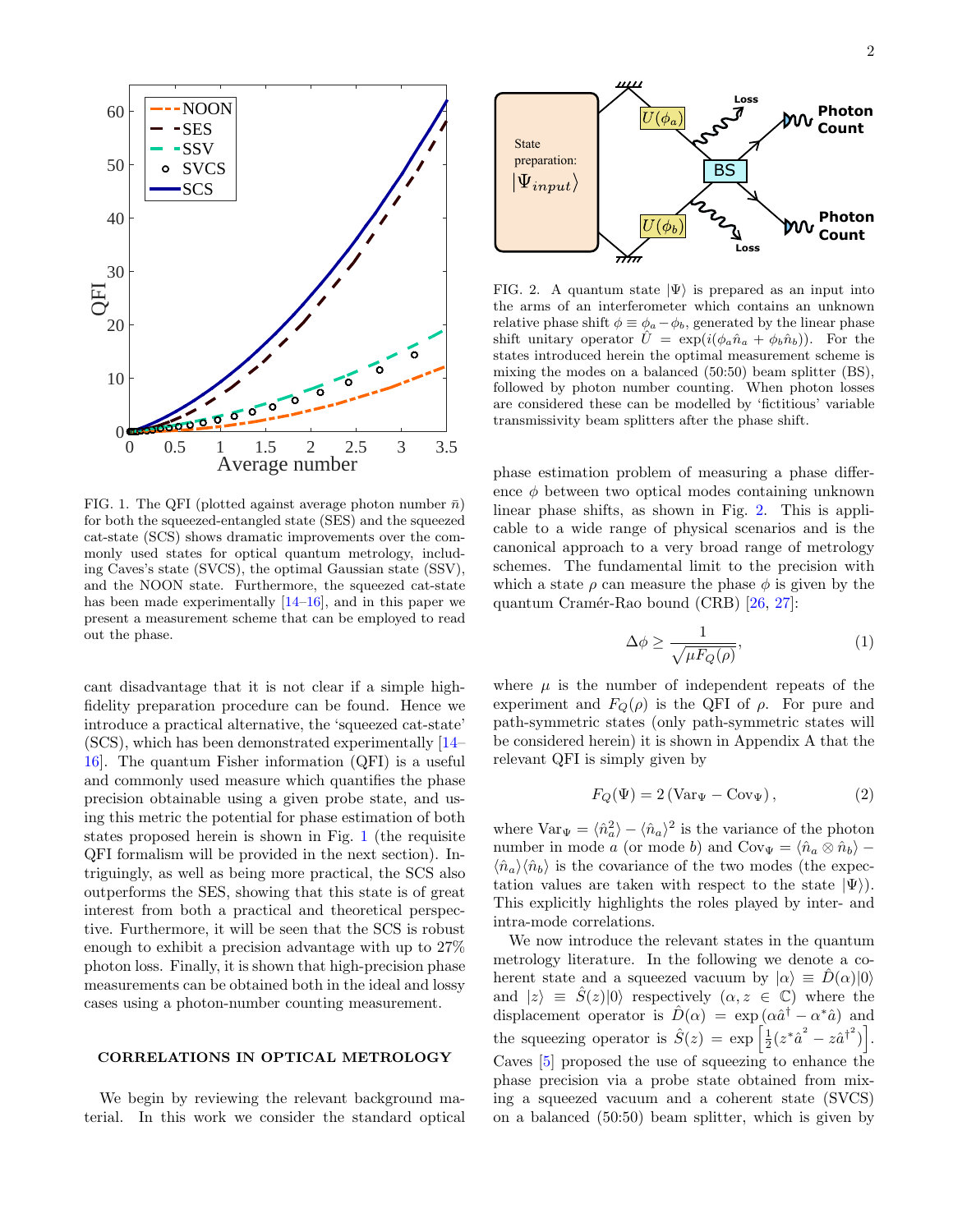$|\Psi_{\rm{svcs}}\rangle=\hat{U}_{\rm{BS}}(|\alpha\rangle_a\otimes|z\rangle_b),$  where  $\hat{U}_{\rm{BS}}$  denotes the beam splitter unitary operator. This state has been studied extensively and has an asymptotic phase precision of  $1/\bar{n}$ [\[6\]](#page-6-6) (where  $\bar{n} = \langle \hat{n}_a + \hat{n}_b \rangle$  is the average number of photons in the interferometer). This precision is known as the Heisenberg limit and is a factor of  $1/\sqrt{\overline{n}}$  improvement over the best attainable classical precision given by the shot noise limit (SNL).

An alternative state for quantum-enhanced metrology is the NOON state  $|\Psi_{\text{noon}}\rangle = \frac{1}{\sqrt{2}}$  $\frac{1}{2}(|N,0\rangle + |0,N\rangle)$  [\[24\]](#page-7-8) which has a QFI of  $F_Q(\Psi_{\text{noon}}) = N^2$  implying a phase precision of  $1/N$  [\[28\]](#page-7-14). The NOON state clearly highlights the advantages gained by both inter-mode correlations which are provided by the mode entanglement, and intra-mode correlations which are provided by a large uncertainty in the photon number in each arm. The NOON state is the optimal fixed number state, but if we don't restrict ourselves to fixed number states then improvements over this are possible. We can see this is Fig. [1](#page-1-0) where the QFI of the NOON state is plotted against the variable photon-number SVCS. Another variable photon-number state that improves over the NOON state is the separable squeezed vacuum (SSV) given by  $|\Psi_{ssv}\rangle = |z\rangle \otimes |z\rangle$  which has a QFI of  $\bar{n}^2 + 2\bar{n}$ . The SSV is the optimal Gaussian state (a state made with Gaussian operations only), as is described in [\[23,](#page-7-7) [25\]](#page-7-9). Note that the SSV does not improve over the NOON state in scaling and they have the same precision in the large number limit. We see below that the states introduced in this manuscript obtain factor-improvements over the NOON and SSV even in this limit.

#### A SQUEEZED AND ENTANGLED STATE

As discussed in the introduction, exploiting intraand inter- mode correlations motivates the 'squeezedentangled state' (SES):

$$
|\Psi_{\rm SES}\rangle = \mathcal{N}(|z,0\rangle + |0,z\rangle),\tag{3}
$$

where  $\mathcal{N} = (2 + 2/\cosh |z|)^{-1/2}$ . Using equation [\(2\)](#page-1-2) it can be shown that

$$
F_Q(\Psi_{\text{SES}}) = \frac{3\bar{n}^2}{2\mathcal{N}^2} + 2\bar{n},\tag{4}
$$

where  $\bar{n} = 2\mathcal{N}^2 \sinh^2 |z|$ . In the large squeezing regime  $|z| \gg 1$  we find  $\mathcal{N}^2 \approx 1/2$ , and hence  $F_Q \approx 3\bar{n}^2 + 2\bar{n}$ . This is a factor of 3 better than the NOON state and the SVCS in the asymptotic limit, but note that if photon losses are included this asymptotic advantage over the SVCS is lost. In the low photon limit - the regime of interest for this paper - the improvement

over the NOON state is even more significant, with  $F_Q(\Psi_{\text{SES}}) \approx 7F_Q(\Psi_{\text{NoON}})$  for  $\bar{n} = 1$  $\bar{n} = 1$ . In Fig. 1 we compare the QFI of the SES, the NOON state, the SVCS and the optimal Gaussian state (SSV). Fig. [1](#page-1-0) clearly shows the great potential of the SES for quantum enhanced metrology.

The SES is a coherent superposition of NOON states of different photon numbers. As NOON states (up to a relative phase factor of  $i$ ) can be generated by inputting  $|N\rangle \otimes |0\rangle$  into a non-linear beam splitter [\[29\]](#page-7-15), the SES (again up to a relative phase factor of  $i$ ) may similarly be generated in this way via the input of  $|z\rangle \otimes |0\rangle$ . Alternatively, a method has been proposed that can apply superpositions of squeezing operators in multiple modes [\[30\]](#page-7-16), which could be used to generate the SES. However, the non-linearities needed for these schemes are not easy to implement physically, and for this reason we look elsewhere for a state that can exploit similar quantum effects to the SES, whilst also being experimentally realisable with current technology.

#### <span id="page-3-0"></span>THE SQUEEZED CAT STATE

Considering the focus on mode-entanglement in the literature (e.g. NOON states, Holland and Burnett states [\[31\]](#page-7-17) and entangled coherent states [\[32\]](#page-7-18)), it is surprising that inter-mode correlations are not essential for quantum-enhanced metrology [\[33–](#page-7-19)[35\]](#page-7-20). An alternative resource that can be utilized is super-Poissonian photon statistics in the probe state [\[7\]](#page-6-10), which can be seen by writing the QFI of equation [\(2\)](#page-1-2) in the form

$$
F_Q = \bar{n}(1+Q)(1-\mathcal{J}),\tag{5}
$$

where  $\mathcal{Q} = (\text{Var}_{\Psi} - \langle \hat{n}_a \rangle)/\langle \hat{n}_a \rangle$  is the Mandel  $\mathcal{Q}$  parameter of mode a, and  $\mathcal{J} = \text{Cov}_{\Psi}/\text{Var}_{\Psi}$  [\[7\]](#page-6-10). Interestingly, as pointed out by Sahota and Quesada [\[7\]](#page-6-10)  $1 > J > -1$ , and hence inter-mode correlations (i.e. mode entanglement) can contribute at most a factor of 2 improvement in the QFI ( $\mathcal{J} = 0$  for a separable state);  $\mathcal{Q}$  on the other hand has no upper bound.

In order to find an experimentally viable state with a large Mandel-Q parameter, a particularly promising avenue of investigation is squeezing a non-Gaussian state. A superposition of coherent states (a cat state) is such a non-Gaussian state, and hence this motivates the introduction of the squeezed cat state (SCS)

$$
|\psi_{\rm SCS}\rangle = NS(z) (|\alpha\rangle + |-\alpha\rangle), \qquad (6)
$$

where  $\mathcal{N} = (2 + 2e^{-2\alpha^2})^{-1/2}$ . SCSs may then be used for phase estimation by considering the two-mode state

$$
|\Psi_{\rm scs}\rangle = |\psi_{\rm scs}\rangle_a \otimes |\psi_{\rm scs}\rangle_b. \tag{7}
$$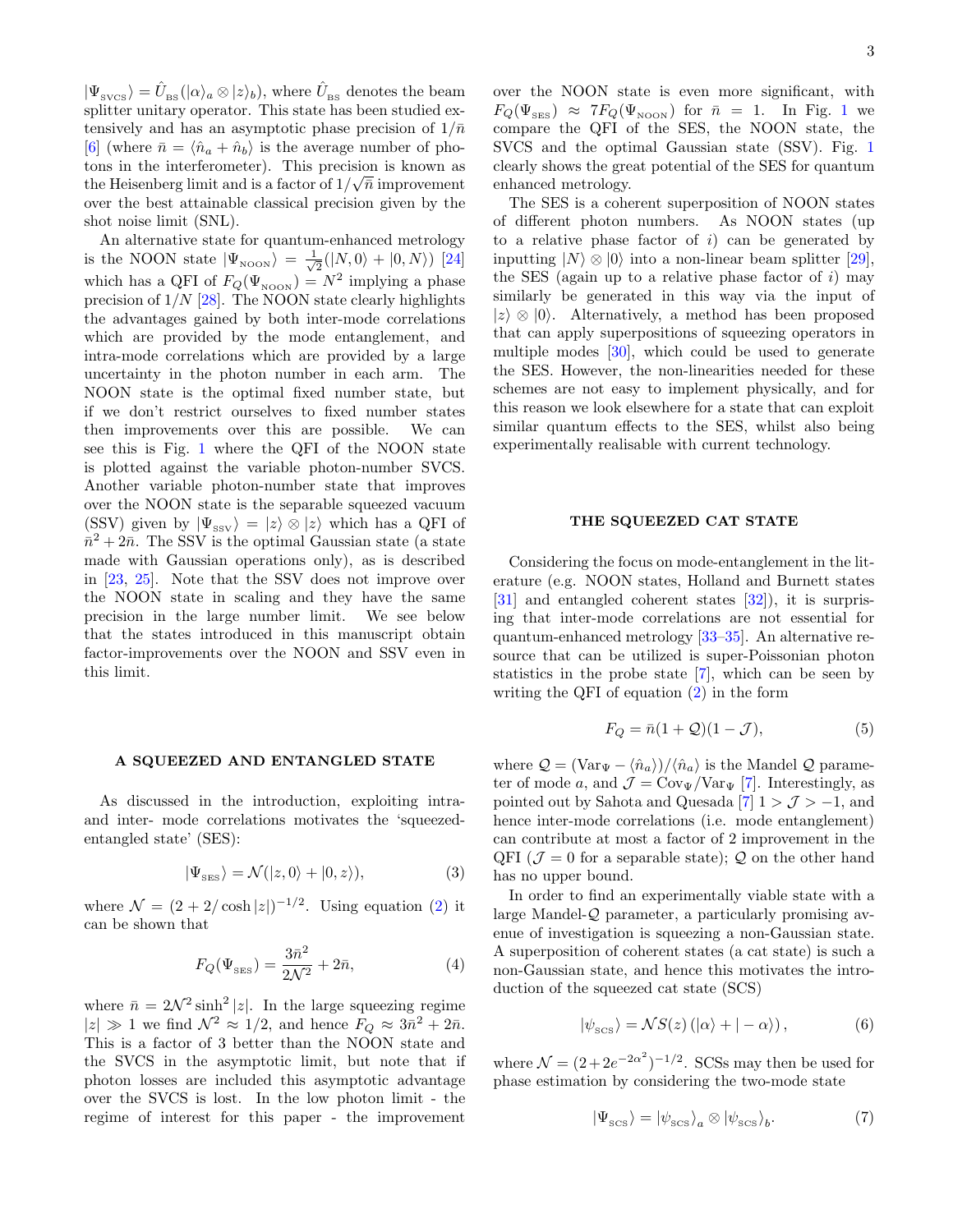Clearly this state is mode-separable, although it can be argued it still exhibits entanglement between the photons themselves [\[23\]](#page-7-7). The QFI for the SCS as a function of average total photon number (optimized over the parameters  $\alpha$  and z) is given in Fig. [1.](#page-1-0) The analytical formula is presented in Appendix A. The SCS shows a substantial improvement over the SVCS, the NOON state, and the optimal Gaussian state (SSV). It even (slightly) improves on the phase precision of the SES introduced above.

<span id="page-4-0"></span>The crucial advantage of the SCS over the SES is that the former has been generated experimentally [\[14–](#page-7-10)[16\]](#page-7-11). The method of Ourjoumtsev et. al. [\[14\]](#page-7-10) involves splitting a two photon state at a beam splitter, before a projective homodyne measurement is performed on one output mode. An alternative procedure in Ref. [\[16\]](#page-7-11) requires the initial preparation of two squeezed vacuum states. One of the two modes then undergoes a  $\pi/2$  phase shift, before the modes are mixed at a beam splitter with variable transmissivity. Finally, a photon number measurement is performed on one mode, heralding the approximate SCS in the remaining mode. With this method Huang et. al. have generated an SCS with a fidelity 67% and size  $|\alpha| = \sqrt{3}$ , making it the largest amplitude coherent state superposition to date [\[16\]](#page-7-11). Another method for generating an SCS could be to directly squeeze a cat state; there are many examples of cat state generation techniques in the literature [\[36–](#page-7-21)[41\]](#page-7-22). The subsequent squeezing can be performed in a cavity  $[42-44]$  $[42-44]$ , or by ponderomotive squeezing in an optomechanical system [\[45](#page-7-25)[–47\]](#page-7-26).

Given the particularly high precision phase estimation possible with the SCS it is interesting to present an intuitive reasoning for these results. A geometric understanding may be obtained by considering the Wigner function of a squeezed cat state, with plots given in Fig. [3.](#page-3-0) The link between the Wigner function and the QFI can be made rigorous as follows. The QFI of a pure state can be written in terms of the fidelity,  $F$ , between the state  $|\Psi\rangle$  and the infinitesimally phase-shifted state  $|\Psi(\delta\phi)\rangle$ :  $F_Q(\Psi) \propto 1 - \sqrt{\mathcal{F}_{\Psi}}$ , where  $\mathcal{F}_{\Psi} \equiv |\langle \Psi(\delta \phi) | \Psi \rangle|^2 [48-50].$  $\mathcal{F}_{\Psi} \equiv |\langle \Psi(\delta \phi) | \Psi \rangle|^2 [48-50].$  $\mathcal{F}_{\Psi} \equiv |\langle \Psi(\delta \phi) | \Psi \rangle|^2 [48-50].$ The fidelity can then in turn be written in terms of the overlap of the Wigner functions [\[51\]](#page-7-29):

$$
\mathcal{F}_{\Psi}(\phi) = \pi \int d^2 \alpha W_{\Psi} W_{\Psi(\delta \phi)}.
$$
 (8)

Therefore states for which the overlap of the Wigner functions with and without a phase shift is small exhibit a large QFI. Given that the resource of interest in quantum metrology is the average photon number, the desired property for low-photon high-precision phase estimation is a large change in the Wigner function when rotated about the origin in conjunction with a low average photon number in the state. Fig. [3](#page-3-0) indicates that rotating the Wigner function of the SCS results in a small overlap, and therefore a large QFI, whilst retaining small photon numbers.



<span id="page-4-1"></span>FIG. 3. We plot the Wigner functions of a squeezed vacuum (top left), a cat state (top right), and the squeezed cat-state (SCS) with different squeezing parameters (bottom row). All axes are as labelled in the bottom left figure. As described in the main text, the QFI is related to the overlap between the Wigner function of a state with and without an infinitesimal phase shift, which is equivalent to a small rotation of the Wigner function about the origin. We see that when the cat state is squeezed, the resultant quasi-probability distribution will exhibit a greater change from a phase rotation, but has a small average photon number. It is clear from the bottom right plot, with  $z = 1.3$  and  $\alpha = 2$ , that the interference fringes due to the non-Gaussian nature of the state plays a crucial role in minimizing the overlap when the Wigner function is rotated.

#### THE MEASUREMENT SCHEME

The measurement scheme we propose is to mix the modes on a balanced beam splitter followed by photon number counting, as shown in Fig. [2.](#page-1-1) This can be challenging, but photon number resolving detectors are an area of intense research [\[52\]](#page-7-30) and devices that are highly sensitive in the low photon regime, the area most relevant for this work, have been demonstrated [\[40,](#page-7-31) [53–](#page-7-32) [55\]](#page-7-33). In particular, recent results by Humphreys et. al. use a transition-edge sensor to resolve up to 14 photons with over  $60\%$  confidence [\[56\]](#page-7-34). Many schemes like ours will benefit as advances continue to be made with this technology. To assess our measurement scheme we use the classical Fisher information (CFI), which provides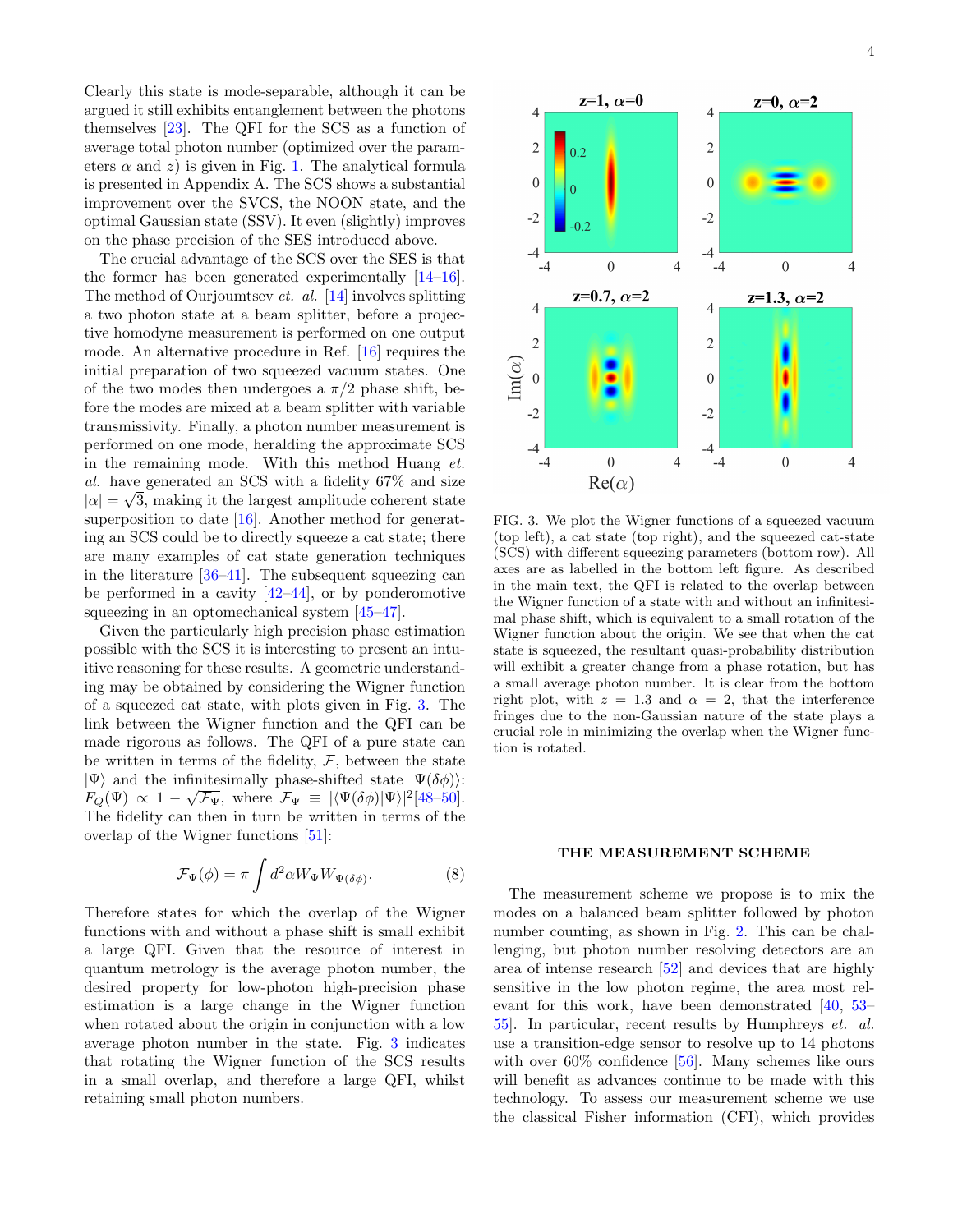the absolute bound on the phase precision obtainable with a specific measurement, and is calculated from the associated probability distribution of measurement outcomes. In our case we obtain the probability distribution  $P(m, n)$  of detecting m (n) photons at the first (second) output of the beam splitter. The CFI is then given by:

$$
F_C(\phi) = \sum_{m=0}^{\infty} \sum_{n=0}^{\infty} \frac{1}{P(m,n)} \left( \frac{\partial P(m,n)}{\partial \phi} \right)^2.
$$
 (9)

<span id="page-5-0"></span>Using this we find that our measurement scheme saturates the bound given by the QFI for the majority of  $\phi$ values. Indeed, this is to be expected as such a measurement is optimal for any pure and path-symmetric state [\[57\]](#page-7-35). As with most quantum metrology schemes we can't saturate the QFI for every phase  $\phi$ , and therefore if a completely unknown phase is being measured then an adaptive strategy should be used [\[58,](#page-7-36) [59\]](#page-7-37). The fact that the measurement scheme saturates the bound confirms that there is approximately a factor of  $\sqrt{3}$  improvement in the phase estimation provided by the SCS over the optimal Gaussian state. To highlight the importance of this result, we note that the optimal Gaussian state can improve over, or equal, all of the quantum metrology states in recent experiments (known to the authors). This includes the squeezed states, which have been used in gravitational wave detectors [\[12\]](#page-6-11), biological sensing [\[2\]](#page-6-2), spin noise spectroscopy [\[60\]](#page-7-38) and the ultrasensitive measurement of a microcantilever displacement [\[61\]](#page-7-39).

It is important to now address some limitations inherent in using the QFI and CFI as figures of merit in quantum metrology. In general, the precisions as obtained by the QFI and CFI are achievable with an asymptotically large number of repeats,  $\mu$ . However, from a practical point of view it is clear that only some finite number of repeats will be possible (this may be limited by the fragility of the physical system). The experimenter's prior knowledge of the phase also has to be considered in any realistic setting. Indeed, states with unbounded QFI for fixed  $\bar{n}$  can be found [\[62,](#page-7-40) [63\]](#page-7-41), but when the required repeats or prior information are considered it has been shown that such states cannot provide a sub-Heisenberg scaling [\[64](#page-7-42)[–66\]](#page-7-43).

To mitigate the potential problems that can arise when using the QFI we have therefore performed a Bayesian simulation of the proposed experiment. This properly accounts for the information that would be obtained in an experiment rather than relying on the bound given by the QFI. Using the measurement scheme in Fig. [2](#page-1-1) we have determined the phase shift, from a flat prior knowledge, using the Bayesian approach described in Appendix B. The simulations confirm that we come close to saturating the absolute bound given by the QFI and equation [\(1\)](#page-1-3) for  $\mu = O(10^2)$ . In such regimes it is then clear that the SCS and the SES can significantly outperform the alternative states in terms of absolute phase precision, when assuming the same average photon number. Note that this is not claiming a sub-Heisenberg scaling; from a practical perspective, the scaling with  $\bar{n}$  is not necessarily the most relevant quantity as only small quantum states are likely to be available. Indeed the scaling is of no relevance when considering fragile systems which can tolerate a specified (approximate) maximum number of photons.

#### THE EFFECTS OF LOSS

We next investigate the effects of loss on the squeezed cat-state, which can be modelled by adding 'fictitious' beam splitters after the phase shift [\[67,](#page-7-44) [68\]](#page-7-45) as shown in Fig. [2.](#page-1-1) Loss destroys quantum effects, and hence any non-classical enhancement will be reduced when loss is considered. The QFI for a general density matrix  $\rho$  can be expressed as  $[26, 27, 69]$  $[26, 27, 69]$  $[26, 27, 69]$  $[26, 27, 69]$ :

$$
F_Q = \sum_{i,j} \frac{2}{\lambda_i + \lambda_j} \left| \langle \lambda_i | \partial \rho(\phi) / \partial \phi | \lambda_j \rangle \right|^2, \qquad (10)
$$

where  $\lambda_i$  are the eigenvalues and  $|\lambda_i\rangle$  a corresponding set of orthonormal eigenvectors of  $\rho$ .

The precision (given by the QFI and equation [\(1\)](#page-1-3)) as a function of loss is plotted in Fig. [4,](#page-5-0) optimized over the state parameters  $z$  and  $\alpha$ , whilst fixing the average number of photons in our state at  $\bar{n} = 1$ . For low loss and low photon numbers, the improvement is a factor of  $\sqrt{7}$ greater than the SNL (which is identical to the NOON state for  $\bar{n} = 1$ ). The SCS is robust enough to exhibit a precision advantage up to 27% loss. Fig. [4](#page-5-0) also shows the results of our measurement scheme, calculated from the CFI in equation [\(9\)](#page-4-0) substituted into equation [\(1\)](#page-1-3)  $(F<sub>O</sub>$  is replaced with  $F_C$ ). We see that the SCS improves over the best possible measurement, as given by the QFI, of both the optimal Gaussian state (SSV) and the SVCS, for losses up to 10%. Losses as low as 10% have already been achieved in table top interferometry experiments [\[70\]](#page-7-47), and near-future gravitational wave detectors are expected to have total losses of  $9 - 17\%$  [\[71\]](#page-8-0). We note that a major advantage of the phase readout presented here is that the measurement scheme does not have to be altered when loss is present, for example by using extra reference beams, as in [\[72\]](#page-8-1) or [\[8\]](#page-6-12).

#### **CONCLUSION**

In this paper we have introduced quantum states that exhibit large factor improvements in the phaseestimation precision over the commonly used states for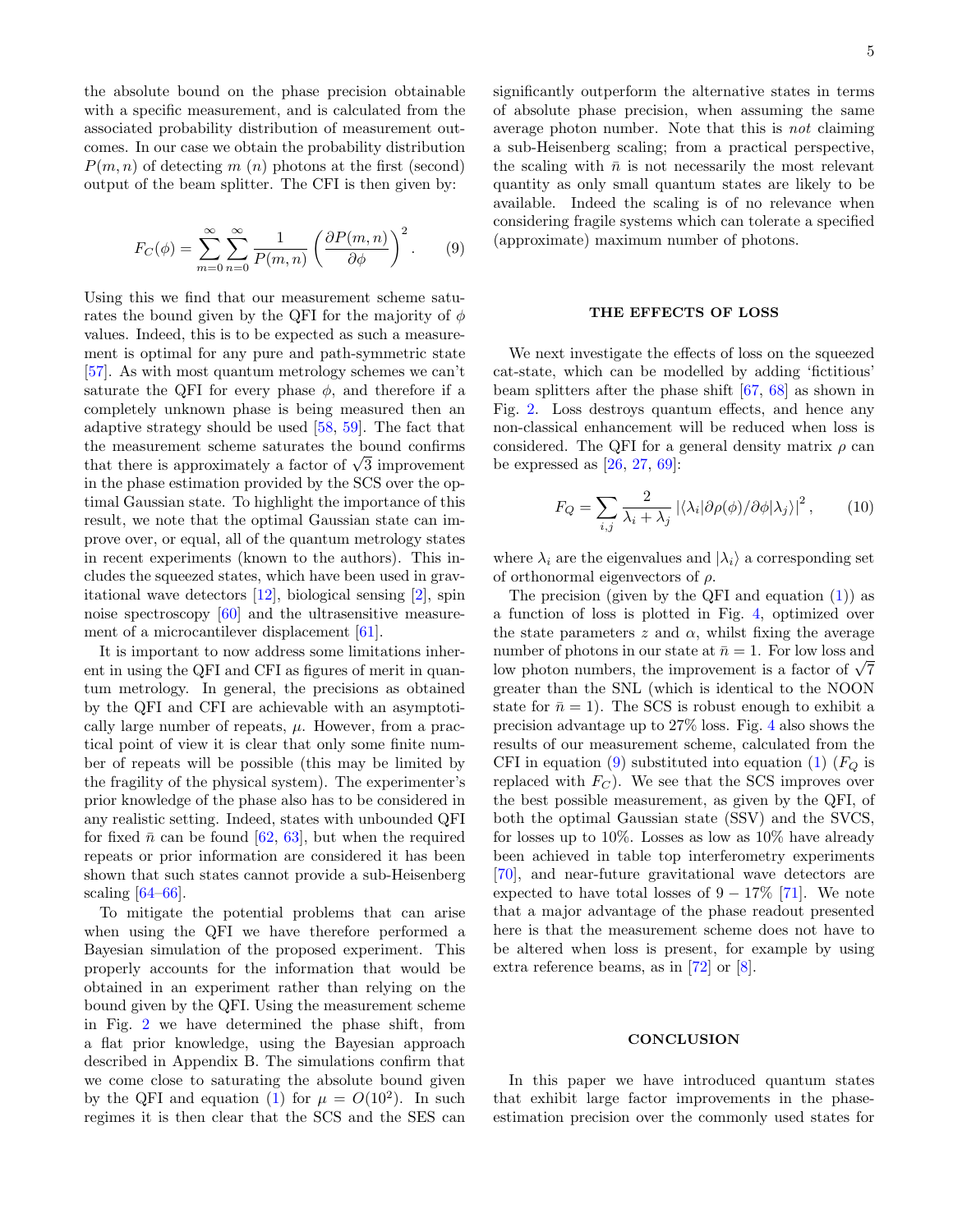

FIG. 4. The transmission probability through the interferometer,  $\eta$ , is plotted against the precision,  $\Delta \phi$  (scaled by  $\sqrt{\mu}$ ), for various states. The precision is found from equation  $(1)$  $(F_Q$  is replaced with  $F_C$  for the 'SCS Measured' curve). The QFI of the SCS demonstrates the potential for robust phase measurements up to 27% loss. The measurement scheme in Fig. [2](#page-1-1) is then plotted for the SCS, showing that with a conceptually simple scheme, without external reference beams, the SCS can still beat the alternative states up to 10% loss.

quantum metrology. Motivated by considering both inter- and intra- mode correlations we introduced the squeezed-entangled state (SES), which demonstrates a 7-fold enhancement in the quantum Fisher information over the NOON state and a 3-fold improvement over the optimal Gaussian state, for low photon numbers. The question of practicality was then addressed by introducing the squeezed cat-state (SCS), which has been experimentally generated [\[14–](#page-7-10)[16\]](#page-7-11), and exhibits even greater enhancements in the attainable phase precision than the SES. A conceptually simple measurement scheme that saturates the theoretical phase-precision bound when there is no loss was given, and the robustness of the SCS to moderate loss for small photon numbers was demonstrated. These results illustrate that substantial precision improvements can be made over the quantum states traditionally proposed for practical optical metrology, and as the SCS has already been generated we expect that an experiment could confirm our results in the near future.

#### <span id="page-6-11"></span><span id="page-6-9"></span><span id="page-6-8"></span><span id="page-6-7"></span>ACKNOWLEDGEMENTS

This work was partly funded by the UK EP-SRC through the Quantum Technology Hub: Net-

worked Quantum Information Technology (grant reference EP/M013243/1), and by UK Ministry of Defence through DSTL's National UK PhD programme (contract number DSTLX1000095642). After completing this work we became aware of related results on the SES [\[73\]](#page-8-2).

#### APPENDIX A: QUANTUM FISHER INFORMATION

The definition of the QFI for an arbitrary mixed state  $\rho_{\phi}$  which depends on a single parameter  $\phi$  is  $F_Q(\rho_{\phi}) = \text{tr}(\rho_{\phi}L(\rho_{\phi})^2)$  where  $L(\rho_{\phi})$  is the symmet*ric logarithmic derivative* defined implicitly by  $\frac{\partial}{\partial \phi} \rho_{\phi} =$  $\rho_{\phi}L(\rho_{\phi})+L(\rho_{\phi})\rho_{\phi}$  [\[23\]](#page-7-7). The mixed state QFI formula given in equation  $(10)$  and used in the case of photon losses may be derived from this definition [\[26,](#page-7-12) [27,](#page-7-13) [69\]](#page-7-46). For a pure state  $|\psi_{\phi}\rangle$ , the QFI reduces to

$$
F_Q(\psi_{\phi}) = 4\left(\langle \partial_{\phi}\psi_{\phi} | \partial_{\phi}\psi_{\phi} \rangle - |\langle \partial_{\phi}\psi_{\phi} | \psi_{\phi} \rangle|^2\right), \qquad (11)
$$

with  $|\partial_{\phi}\psi_{\phi}\rangle \equiv \frac{\partial}{\partial \phi}|\psi_{\phi}\rangle$ . It may be confirmed with simple algebra that if the parameter is imprinted on the quantum state by a unitary transformation of the form  $U(\phi) =$  $\exp(i\phi\hat{O})$ , then the QFI is proportional to the variance of the generating operator, specifically  $F_Q = 4 \text{Var}_{\Psi}(O)$ where  $\text{Var}_{\Psi}(\hat{O}) = \langle \hat{O}^2 \rangle - \langle \hat{O} \rangle^2$ .

<span id="page-6-12"></span><span id="page-6-10"></span><span id="page-6-6"></span><span id="page-6-5"></span><span id="page-6-4"></span><span id="page-6-3"></span><span id="page-6-2"></span><span id="page-6-1"></span><span id="page-6-0"></span>The phase-estimation problem under consideration herein is summarized in Fig. [2.](#page-1-1) A two-mode quantum state  $|\Psi\rangle$  undergoes unknown linear phase shifts in each mode, i.e. it evolves via the unitary operator  $U \equiv \exp(i(\phi_a \hat{n}_a + \phi_b \hat{n}_b)) = \exp(i(\phi^+ \hat{O}^+ + \phi^- \hat{O}^-))$ for unknown  $\phi_a$  and  $\phi_b$ , where  $\hat{O}^{\pm} = (\hat{n}_a \pm \hat{n}_b)/2$  and  $\phi^{\pm} = \phi_a \pm \phi_b$ . The aim is to estimate the relative phase shift  $\phi \equiv \phi^- = \phi_a - \phi_b$ . If a phase reference (with respect to which each phase is defined) is available then this is a two-parameter estimation problem  $(\phi^{\pm})$ , which requires a two-parameter QFI [\[74\]](#page-8-3), and if a phase reference is not available the total phase  $(\phi^+)$  is of no physical relevance and this should be averaged over, creating a mixed state. In this case it is in general necessary to use the mixed state QFI. However, when the input is path-symmetric and pure, it has been shown that the phase averaging has no effect on the QFI  $[74]$  and the relevant QFI formula reduces to  $F_Q(\Psi) = \text{Var}_{\Psi}(\hat{n}_a - \hat{n}_b)$ , as simply obtained by using  $F_Q(\Psi) = 4 \text{Var}_{\Psi}(\hat{O})$  with the generator for the phase shift  $\hat{O}^-$ . As only path-symmetric states are considered herein, this simple QFI formula may be used in the lossless case. However, the use of this QFI in cases without path-symmetry can lead to over-optimistic bounds on the phase precision as explained in detail in Ref. [\[74\]](#page-8-3). By expanding this variance it then follows that  $F_Q(\Psi) = 2(\text{Var}_{\Psi} - \text{Cov}_{\Psi})$ , as stated in equation [\(2\)](#page-1-2) and using the notation defined there. Clearly due to path-symmetry the single-mode variance may be calculated with respect to either mode. To obtain equation [\(5\)](#page-2-0)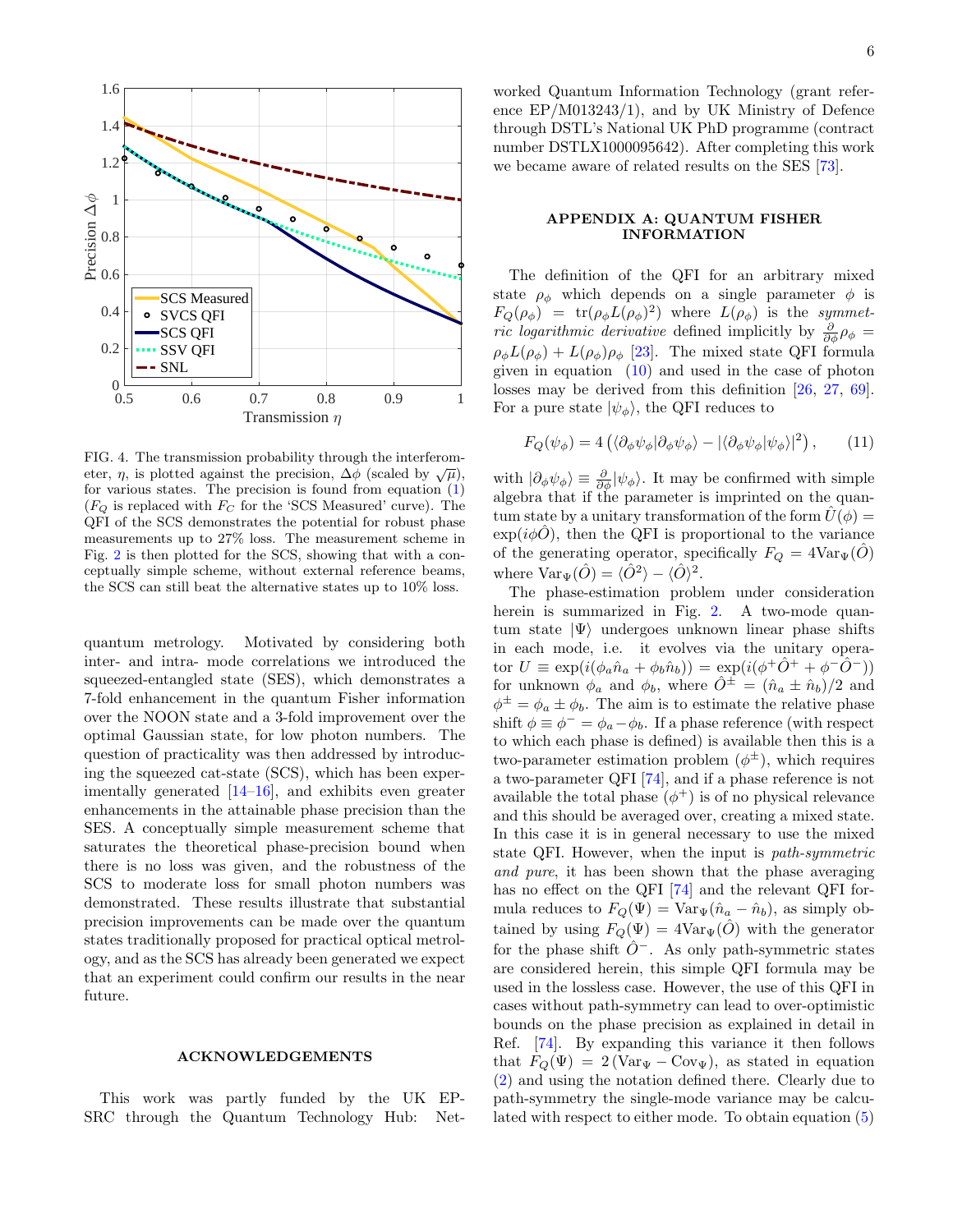<span id="page-7-0"></span>from this formula requires only basic algebra [\[7\]](#page-6-10). For all path-symmetric pure states, the optimal measurement scheme which saturates the QFI, is mixing the modes on a balanced beam splitter, followed by photon number

<span id="page-7-11"></span><span id="page-7-10"></span>counting [\[57\]](#page-7-35). The QFI of the two-mode squeezed cat state may be calculated from equation  $(2)$ . As the state is separable  $Cov_{\Psi} = 0$  and hence  $F_Q(\Psi_{\text{SCS}}) = 2Var_{\Psi}$ , which depends only on the variance in the photon number in a singlemode squeezed cat state  $|\psi_{\text{scs}}\rangle$ . A direct calculation of this quantity yields

<span id="page-7-2"></span><span id="page-7-1"></span>
$$
F_Q(\Psi_{SCS}) = 4(s_1^4 + s_1^2) + 2\alpha^2(\tau c_4 - s_4)
$$
  
+ 2\alpha^4 (c\_4 - \tau s\_4 - (\tau c\_2 - s\_2)^2) (12)

<span id="page-7-4"></span><span id="page-7-3"></span>where  $s_k \equiv \sinh(kz)$ ,  $c_k \equiv \cosh(kz)$  and  $\tau = (2 (2e^{-2\alpha^2})(2+2e^{-2\alpha^2})^{-1}$ . The average total number of photons in the (two-mode) state is

$$
\bar{n} = 2s_1^2 + 2\alpha^2(\tau c_2 - s_2). \tag{13}
$$

<span id="page-7-9"></span><span id="page-7-8"></span><span id="page-7-7"></span><span id="page-7-6"></span><span id="page-7-5"></span>Note that as this state contains two parameters the QFI may not in general be expressed directly in terms of  $\bar{n}$ only. As the aim is to maximize the phase precision for a given average number of photons, the optimal choice of parameters  $\alpha$  and z for each  $\bar{n}$  is found by maximizing the QFI for each fixed average particle number. Note that the special case of  $\alpha = 0$  results in  $F_Q = \bar{n}^2 + 2\bar{n}$ and hence this provides a lower bound on the optimized QFI. The maximisation over  $\alpha$  and z was performed numerically and it is this resultant function that is plotted in Fig. [1.](#page-1-0)

#### <span id="page-7-16"></span><span id="page-7-15"></span><span id="page-7-14"></span><span id="page-7-13"></span><span id="page-7-12"></span>APPENDIX B: BAYESIAN SIMULATION

<span id="page-7-19"></span><span id="page-7-18"></span><span id="page-7-17"></span>The advantage of performing a Bayesian simulation is that it replicates how data is gathered in an experiment. It therefore gives a reliable measure of the precision that can be achieved, rather than relying on the QFI and CFI bounds which, as noted in the main text, can be misleading.

<span id="page-7-31"></span><span id="page-7-22"></span><span id="page-7-21"></span><span id="page-7-20"></span>To implement the Bayesian simulation for the scheme in Fig. [2](#page-1-1) we first calculate the probability of detecting  $(m, n)$  photons at the two output ports:  $P(m, n | \phi)$ . The simulation begins by selecting a phase  $\phi_0$  that an experimenter wishes to measure (the experimenter does not have access to the value of  $\phi_0$ ). We can then calculate the conditional probability of detecting  $(m, n)$  particles at the output ports, given that the phase is  $\phi_0$ :  $P(m, n | \phi_0)$ . A random outcome is sampled from this distribution which gives a pair of values  $(m_1, n_1)$ : these are the simulated outputs which correspond to what the experimenter measures after they send the given state through the interferometer.

<span id="page-7-23"></span>The experimenter must now try to determine the phase from their measured values  $(m_1, n_1)$ . To do this, they use Bayes' theorem:  $P(a|b) \propto P(b|a)$ . The experimenter can then calculate:

$$
P(\phi|m_1, n_1) \propto P(m_1, n_1|\phi). \tag{14}
$$

<span id="page-7-26"></span><span id="page-7-25"></span><span id="page-7-24"></span>As the probability distribution sums to one, they can normalize this distribution to be left with  $P(\phi|m_1, n_1)$ : the probability distribution for different phases  $\phi$  given that  $(m_1, n_1)$  has been measured. In our simulation we repeats these steps, allowing the experimenter to gain more knowledge about the phase. With each new measurement the experimenter can use Bayesian inference to update their knowledge of the phase.

<span id="page-7-32"></span><span id="page-7-30"></span><span id="page-7-29"></span><span id="page-7-28"></span><span id="page-7-27"></span>After a number of repeats, the experimenter is left with a probability distribution  $P(\phi)$ , which is the probability distribution for  $\phi$ , *given* all previous measurements at the detectors. The precision with which we can measure the phase is then taken to be the standard deviation of this probability distribution. Taking an average over many simulations provides the  $\Delta\phi$  results that are described in the main text.

#### **REFERENCES**

<span id="page-7-34"></span><span id="page-7-33"></span><sup>∗</sup> [P.Knott@Sussex.ac.uk](mailto:P.Knott@Sussex.ac.uk)

- <span id="page-7-35"></span>[1] F. Wolfgramm, C. Vitelli, F. A. Beduini, N. Godbout, and M. W. Mitchell, Nature Photon. 7, 28 (2013).
- <span id="page-7-36"></span>[2] M. A. Taylor, J. Janousek, V. Daria, J. Knittel, B. Hage, H.-A. Bachor, and W. P. Bowen, Nature Photon. 7, 229 (2013).
- <span id="page-7-38"></span><span id="page-7-37"></span>[3] M. Punturo, M. Abernathy, F. Acernese, B. Allen, N. Andersson, K. Arun, F. Barone, B. Barr, M. Barsuglia, M. Beker, et al., Class. Quantum Grav. 27, 084007  $(2010)$ .
- <span id="page-7-40"></span><span id="page-7-39"></span>[4] T. P. Purdy, R. W. Peterson, and C. A. Regal, Science 339, 801 (2013).
- <span id="page-7-41"></span>[5] C. M. Caves, Phys. Rev. D **23**, 1693 (1981).
- <span id="page-7-42"></span>[6] L. Pezze and A. Smerzi, Phys. Rev. Lett. 100, 073601 (2008).
- [7] J. Sahota and N. Quesada, Phys. Rev. A 91, 013808 (2015).
- <span id="page-7-43"></span>[8] T. Ono and H. F. Hofmann, Phys. Rev. A 81, 033819 (2010).
- <span id="page-7-45"></span><span id="page-7-44"></span>[9] K. P. Seshadreesan, P. M. Anisimov, H. Lee, and J. P. Dowling, New J. Phys. 13, 083026 (2011).
- [10] M. Xiao, L.-A. Wu, and H. J. Kimble, Phys. Rev. Lett. 59, 278 (1987).
- <span id="page-7-46"></span>[11] H. Vahlbruch, A. Khalaidovski, N. Lastzka, C. Gräf, K. Danzmann, and R. Schnabel, Class. Quantum Grav. 27, 084027 (2010).
- <span id="page-7-47"></span>[12] J. Aasi, J. Abadie, B. Abbott, R. Abbott, T. Abbott, M. Abernathy, C. Adams, T. Adams, P. Addesso, R. Adhikari, et al., Nature Photon. 7, 613 (2013).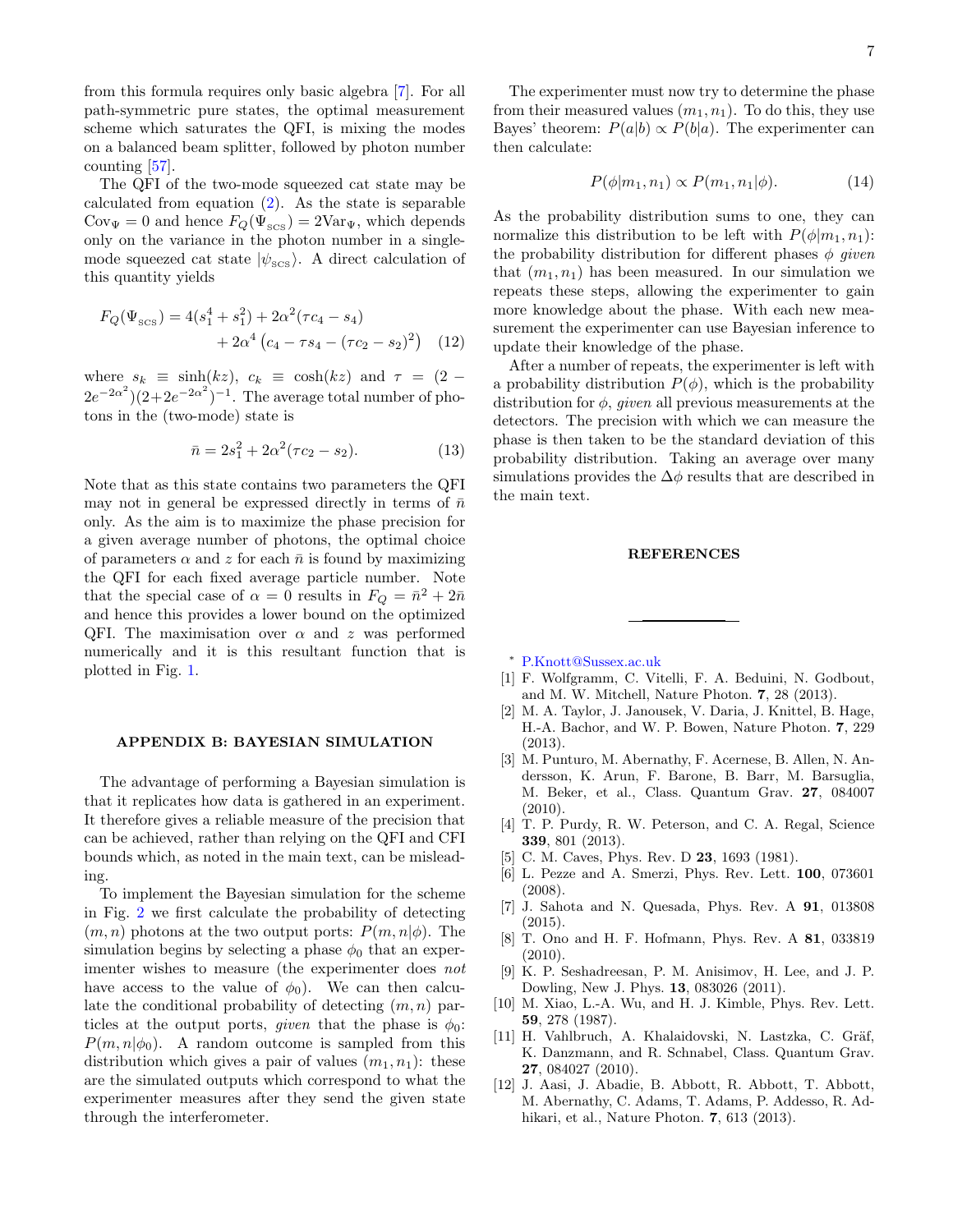- <span id="page-8-0"></span>[13] H. Grote, K. Danzmann, K. L. Dooley, R. Schnabel, J. Slutsky, and H. Vahlbruch, Phys. Rev. Lett. 110, 181101 (2013).
- <span id="page-8-1"></span>[14] A. Ourjoumtsev, H. Jeong, R. Tualle-Brouri, and P. Grangier, Nature 448, 784 (2007).
- [15] J. Etesse, M. Bouillard, B. Kanseri, and R. Tualle-Brouri, Phys. Rev. Lett. 114, 193602 (2015).
- [16] K. Huang, H. L. Jeannic, J. Ruaudel, V. Verma, M. Shaw, F. Marsili, S. Nam, E. Wu, H. Zeng, Y.-C. Jeong, et al., arXiv preprint arXiv:1503.08970 (2015).
- [17] R. Demkowicz-Dobrzański, K. Banaszek, and R. Schnabel, Phys. Rev. A 88, 041802 (2013).
- [18] P. M. Carlton, J. Boulanger, C. Kervrann, J.-B. Sibarita, J. Salamero, S. Gordon-Messer, D. Bressan, J. E. Haber, S. Haase, L. Shao, et al., Proc. Natl. Acad. Sci. 107, 16016 (2010).
- [19] M. K. Tey, Z. Chen, S. A. Aljunid, B. Chng, F. Huber, G. Maslennikov, and C. Kurtsiefer, Nature Phys. 4, 924 (2008).
- [20] K. Eckert, O. Romero-Isart, M. Rodriguez, M. Lewenstein, E. S. Polzik, and A. Sanpera, Nature Phys. 4, 50 (2008).
- [21] M. Pototschnig, Y. Chassagneux, J. Hwang, G. Zumofen, A. Renn, and V. Sandoghdar, Phys. Rev. Lett. 107, 063001 (2011).
- [22] M. Taylor, Quantum Microscopy of Biological Systems (Springer, 2015).
- [23] R. Demkowicz-Dobrzański, M. Jarzyna, and J. Kołodyński, Progress in Optics (2015).
- [24] H. Lee, P. Kok, and J. P. Dowling, J. Mod. Opt. 49, 2325 (2002).
- [25] O. Pinel, J. Fade, D. Braun, P. Jian, N. Treps, and C. Fabre, Phys. Rev. A 85, 010101 (2012).
- [26] S. L. Braunstein and C. M. Caves, Phys. Rev. Lett. 72, 3439 (1994).
- [27] S. L. Braunstein, C. M. Caves, and G. J. Milburn, Ann. Phys. 247, 135 (1996).
- [28] J. P. Dowling, Contemp. Phys. 49, 125 (2008).
- [29] J. Dunningham and T. Kim, J. Mod. Opt. 53, 557 (2006).
- [30] K. Park, P. Marek, and R. Filip, Phys. Rev. A 91, 033814 (2015).
- [31] M. J. Holland and K. Burnett, Phys. Rev. Lett. **71**, 1355 (1993).
- [32] C. C. Gerry, A. Benmoussa, and R. A. Campos, Phys. Rev. A 66, 013804 (2002).
- [33] W. J. Munro, K. Nemoto, G. J. Milburn, and S. L. Braunstein, Phys. Rev. A 66, 023819 (2002).
- [34] T. C. Ralph, Phys. Rev. A **65**, 042313 (2002).
- [35] P. A. Knott, T. J. Proctor, K. Nemoto, J. A. Dunningham, and W. J. Munro, Phys. Rev. A 90, 033846 (2014).
- [36] M. Brune, E. Hagley, J. Dreyer, X. Maitre, A. Maali, C. Wunderlich, J. M. Raimond, and S. Haroche, Phys. Rev. Lett. 77, 4887 (1996).
- [37] C. C. Gerry, Phys. Rev. A 55, 2478 (1997).
- [38] A. P. Lund, H. Jeong, T. C. Ralph, and M. S. Kim, Phys. Rev. A 70, 020101 (2004).
- [39] T. J. Bartley, G. Donati, J. B. Spring, X.-M. Jin, M. Barbieri, A. Datta, B. J. Smith, and I. A. Walmsley, Phys. Rev. A 86, 043820 (2012).
- [40] T. Gerrits, S. Glancy, T. S. Clement, B. Calkins, A. E. Lita, A. J. Miller, A. L. Migdall, S. W. Nam, R. P. Mirin, and E. Knill, Phys. Rev. A 82, 031802 (2010).
- [41] Z. Leghtas, G. Kirchmair, B. Vlastakis, M. H. Devoret, R. J. Schoelkopf, and M. Mirrahimi, Phys. Rev. A 87,

042315 (2013).

- <span id="page-8-3"></span><span id="page-8-2"></span>[42] R. Guzmán, J. C. Retamal, E. Solano, and N. Zagury, Phys. Rev. Lett. 96, 010502 (2006).
- [43] N. G. de Almeida, R. M. Serra, C. J. Villas-Boas, and M. H. Y. Moussa, Phys. Rev. A 69, 035802 (2004).
- [44] T. Werlang, R. Guzmán, F. O. Prado, and C. J. Villas-Bôas, Phys. Rev. A **78**, 033820 (2008).
- [45] D. W. C. Brooks, T. Botter, S. Schreppler, T. P. Purdy, N. Brahms, and D. M. Stamper-Kurn, Nature 488, 476 (2012).
- [46] A. H. Safavi-Naeini, S. Gröblacher, J. T. Hill, J. Chan, M. Aspelmeyer, and O. Painter, Nature 500, 185 (2013).
- [47] V. B. Braginski and A. B. Manukin, Sov. Phys. JETP 25, 653 (1967).
- [48] M. G. A. Paris, Int. J. Quantum Inf. 7, 125 (2009).
- [49] L. Banchi, S. L. Braunstein, and S. Pirandola, Phys. Rev. Lett. 115, 260501 (2015).
- [50] M. M. Taddei, B. M. Escher, L. Davidovich, and R. L. de Matos Filho, Phys. Rev. Lett. 110, 050402 (2013).
- [51] C. M. Caves and K. Wódkiewicz, Open. Syst. Inf. Dyn. 11, 309 (2004).
- [52] M. D. Eisaman, J. Fan, A. Migdall, and S. V. Polyakov, Rev. Sci. Instrum. 82, 071101 (2011).
- [53] B. Calkins, P. L. Mennea, A. E. Lita, B. J. Metcalf, W. S. Kolthammer, A. Lamas-Linares, J. B. Spring, P. C. Humphreys, R. P. Mirin, J. C. Gates, et al., Opt. Express 21, 22657 (2013).
- [54] D. Fukuda, G. Fujii, T. Numata, K. Amemiya, A. Yoshizawa, H. Tsuchida, H. Fujino, H. Ishii, T. Itatani, S. Inoue, et al., Opt. Express 19, 870 (2011).
- [55] A. Divochiy, F. Marsili, D. Bitauld, A. Gaggero, R. Leoni, F. Mattioli, A. Korneev, V. Seleznev, N. Kaurova, O. Minaeva, et al., Nature Photon. 2, 302 (2008).
- [56] P. C. Humphreys, B. J. Metcalf, T. Gerrits, T. Hiemstra, A. E. Lita, J. Nunn, S. W. Nam, A. Datta, W. S. Kolthammer, and I. A. Walmsley, arXiv preprint arXiv:1502.07649 (2015).
- [57] H. F. Hofmann, Phys. Rev. A 79, 033822 (2009).
- [58] G.-Y. Xiang, B. L. Higgins, D. Berry, H. M. Wiseman, and G. Pryde, Nature Photonics 5, 43 (2011).
- [59] D. W. Berry and H. M. Wiseman, Phys. Rev. Lett. 85, 5098 (2000).
- [60] V. G. Lucivero, R. Jiménez-Martínez, J. Kong, and M. W. Mitchell, arXiv preprint arXiv:1509.05653 (2015).
- [61] R. C. Pooser and B. Lawrie, Optica 2, 393 (2015).
- [62] Y. R. Zhang, G. R. Jin, J. P. Cao, W. M. Liu, and H. Fan, J. Phys. A 46, 035302 (2013).
- [63]  $\AA$ . Rivas and  $\AA$ . Luis, New J. Phys. **14**, 093052 (2012).
- [64] M. J. W. Hall, D. W. Berry, M. Zwierz, and H. M. Wiseman, Phys. Rev. A 85, 041802 (2012).
- [65] M. J. W. Hall and H. M. Wiseman, New J. of Phys. 14, 033040 (2012).
- [66] V. Giovannetti and L. Maccone, Phys. Rev. Lett. 108, 210404 (2012).
- [67] U. Leonhardt and H. Paul, Phys. Rev. A 48, 4598 (1993).
- [68] R. Demkowicz-Dobrzanski, U. Dorner, B. J. Smith, J. S. Lundeen, W. Wasilewski, K. Banaszek, and I. A. Walmsley, Phys. Rev. A 80, 013825 (2009).
- [69] J. Joo, W. J. Munro, and T. P. Spiller, Phys. Rev. Lett. 107, 083601 (2011).
- [70] T. Eberle, S. Steinlechner, J. Bauchrowitz, V. Händchen, H. Vahlbruch, M. Mehmet, H. Müller-Ebhardt, and R. Schnabel, Phys. Rev. Lett. 104, 251102 (2010).